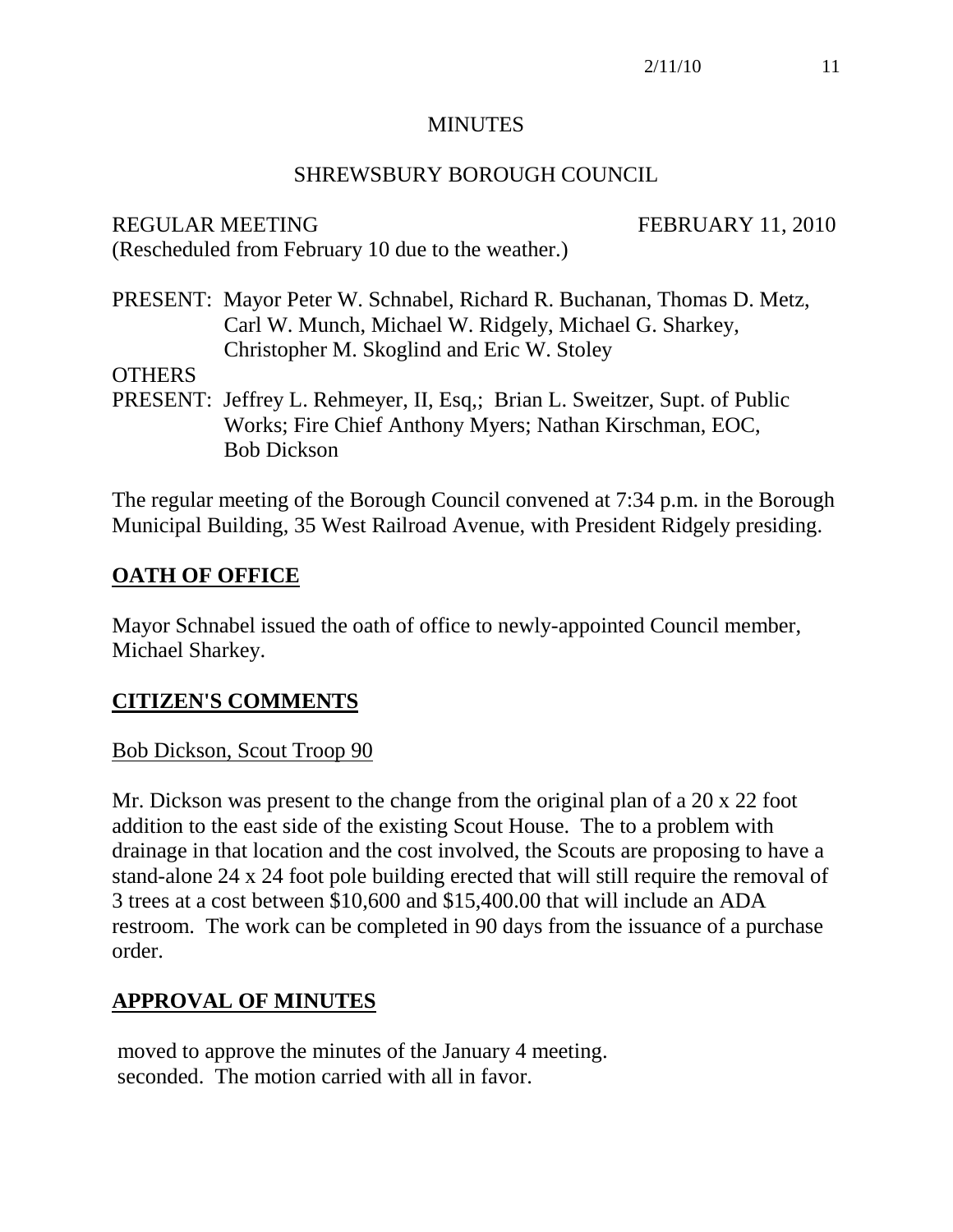# **APPROVAL OF EXPENDITURES AND REPORT OF ACCOUNTS**

moved to approve the expenditures and report of accounts for December, 2009. seconded. The motion carried with all in favor.

# **BILL LIST**

The bill list for January was presented. General account: check numbers 9895 thru 9934; Water account: check numbers 4291 thru 4306; Sewer account: check numbers 4136 thru 4152; Highway Aid: check numbers 785 and 786.

moved to approve the January bill list. seconded. The motion carried with all in favor.

# **APPROVAL OF PAYROLL REGISTER**

moved to approve the January 12 and 26 payroll registers. seconded. The motion carried with all in favor.

# **SUBDIVISION AND LAND DEVELOPMENT BUSINESS**

### **Southern Regional Police Department** – Richard R. Buchanan

**Codes Enforcement**

**Water & Sewer** – Richard R. Buchanan

Water Rate Increase

2009 Water Pumped

The water sources pumped 112,481,200 gallons in 2009 compared to 117,422,400 gallons in 2008. The unaccounted water is the lowest ever at 2.25%.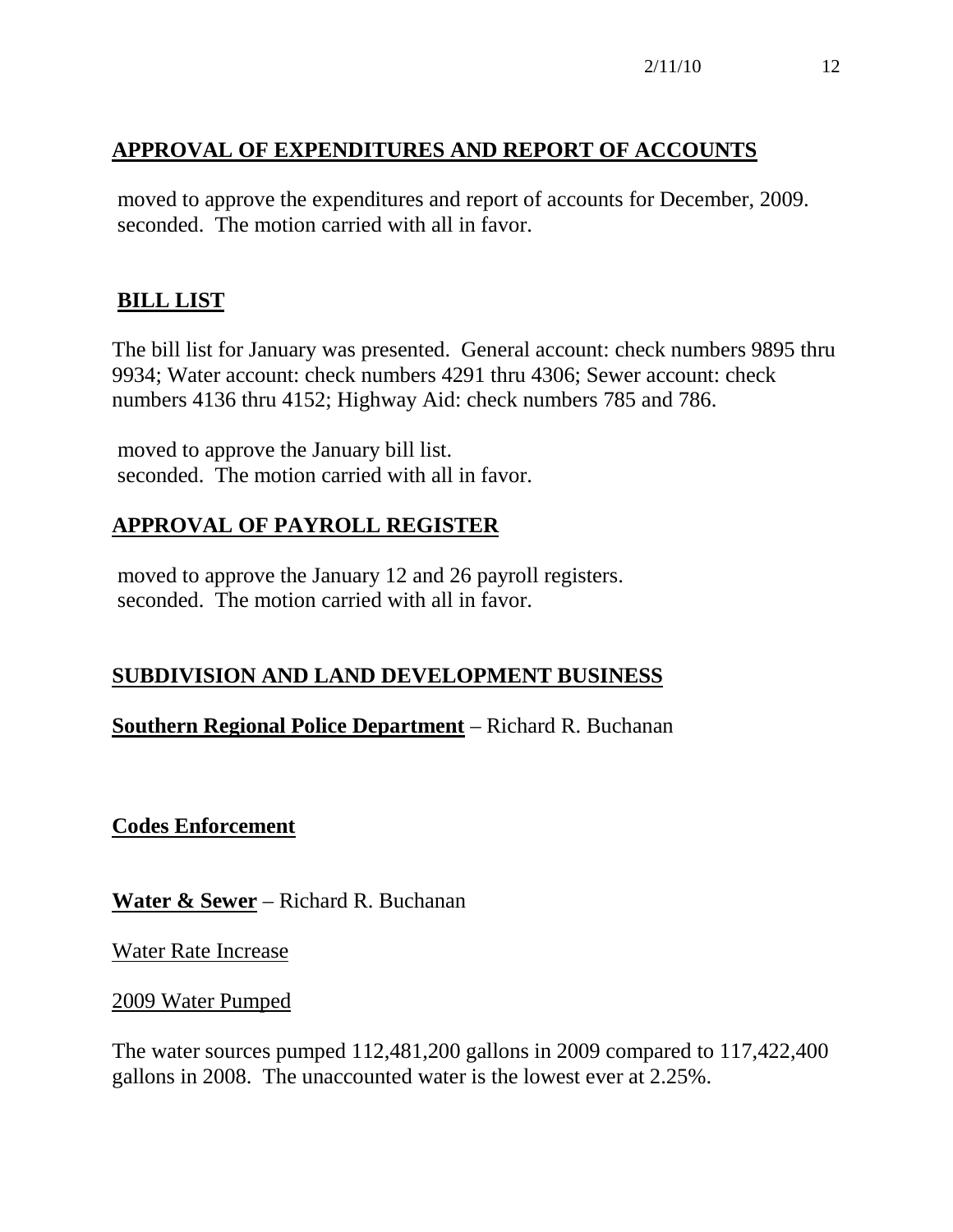#### Windy Hill Road Sewer Pipe Replacement

The estimated cost of the project was \$36,000.00 and that will increase due to the disposal of the asbestos cement pipe.

#### Southern Farms Water Line Replacement

Slip lining is not an option for the water line project due to the valves, bends, and services. We can apply for a PA Water Grant for Section A (\$588,440.00), Section B (\$1,902,830.00) or both. We need to decide this evening if we're going to apply for the grant in order to pull the information together in time.

#### New Well Site

Buck, Eng. Holley and B. Sweitzer met with the geologist. The geologist will preliminarily introduce four of the well sites to the Susquehanna River Basin Commission for review. The well site addresses are on Valley Road, Kirschner Road, West Clearview Drive and East Tolna Road.

#### Treatment Plant Cost Proportionate Sharing

The cost sharing percentages are almost 50/50 at Shrewsbury Borough 50.45%; New Freedom Borough 49.91% and Railroad Borough 1.06%.

#### Susquehanna River Basin Commission Meeting

The permit for the Smith Well will expire in 2011 and we must reapply by June, 2011. We must also apply for permits for the Thompson and Home Wells since they were never permitted. The Blouse Well will expire in 2012. The permit applications and pump test waivers will be submitted by the geologist and Eng. Holley's office. The total cost with permit fees and professional hours for the initial well permitting will be approximately \$35,000.00. If the SRBC requires pump testing, the costs will increase significantly.

#### 64 East Forrest Avenue Garage

The Shrewsbury Township Zoning Hearing Board approved the requests along with the Wellhead Protection Committee's recommendations and requirements.

#### **Public Roads & Lighting** – Eric W. Stoley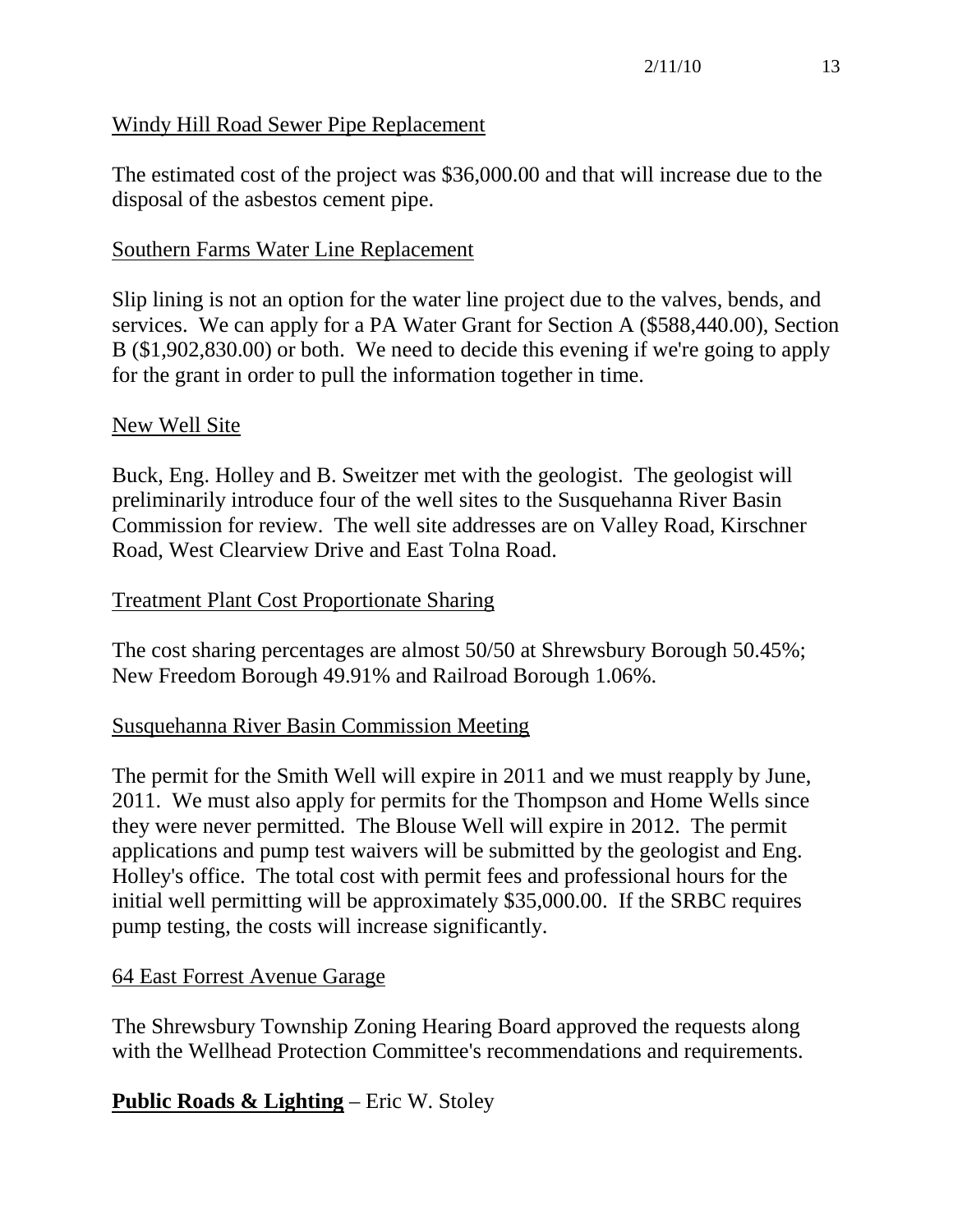### Street Sweeping

Street sweeping will take place the week of April 5. The following quotes were received: Ross Industries \$87.50/hour; Reilly Sweeping \$105.14/hour; Stone Sweeping \$112.00/hour. Reilly Sweeping was chosen due to the quality of their equipment with a cost savings due to less on the job work time.

### Devonshire Stone

Several neighbors on Devonshire Drive have requested that the Borough remove the stone from a storm drain adjacent to the development as it's difficult to mow.

#### Road Salt

The Borough purchased 143.22 tons of road salt for a total of \$9,516.00 this winter. We also purchased 98 tons of antiskid material for a total of \$1,176.00.

# **Public Lands & Buildings and Finance** – Christopher M. Skoglind

#### Scout House Sewer

The scout house is not connected to the public sewer and could be connected on Sunset Drive. The cost would be about \$500.00 plus three days of labor for the Public Works Department.

### **ENGINEER'S REPORT**

### **SOLICITOR'S REPORT**

# **Public Safety, Welfare and Personnel** – Thomas D. Metz

#### **Secretary's Report** – Cindy L. Bosley

The Friday trash collection will be delayed until Saturday because of the snow.